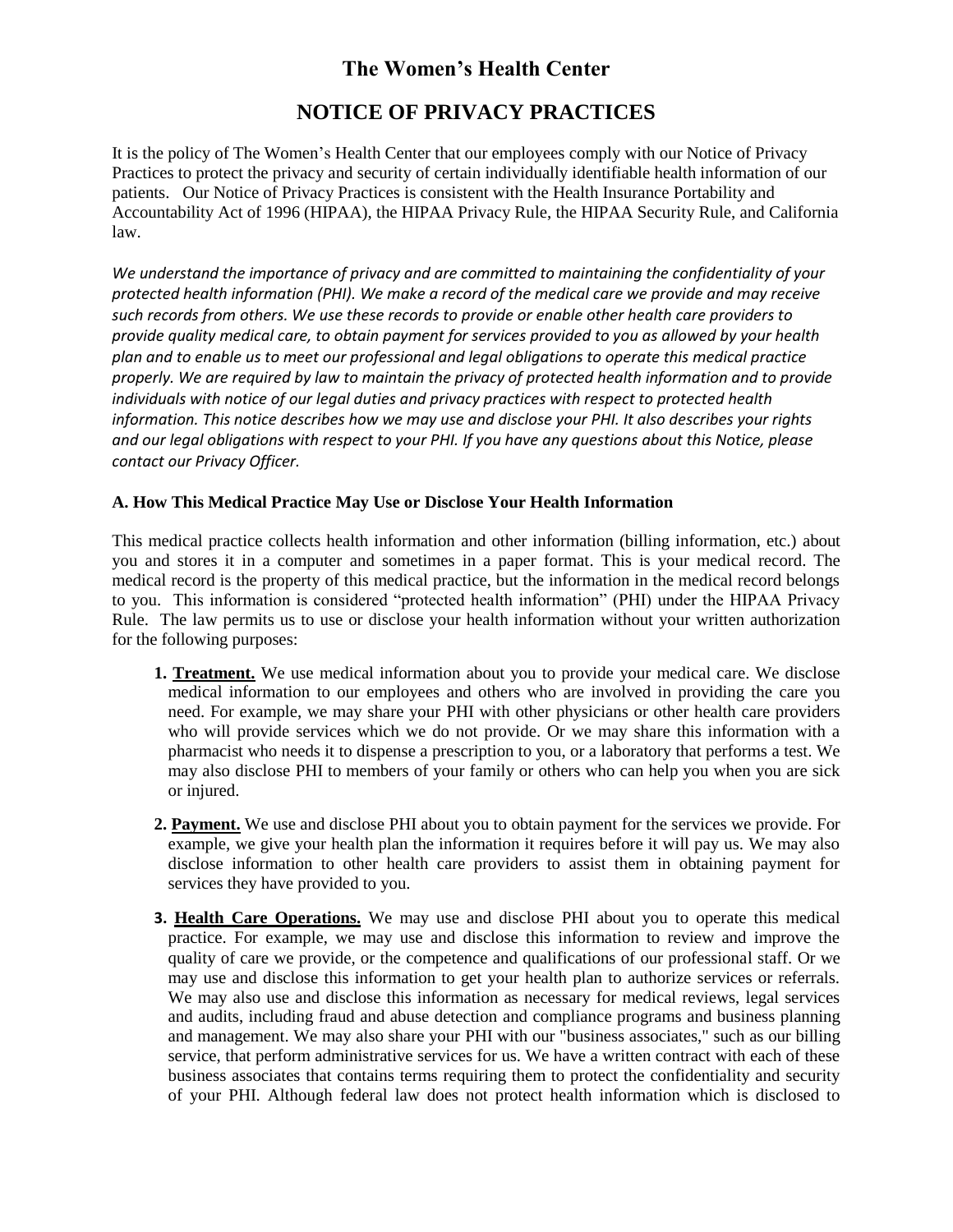someone other than another healthcare provider, health plan, healthcare clearinghouse, or one of their business associates, California law prohibits all recipients of healthcare information from further disclosing it except as specifically required or permitted by law.

**a.** We may also share your information with other health care providers, health care clearinghouses or health plans that have a relationship with you, when they request this information to help them with their quality assessment and improvement activities, their patientsafety activities, their population-based efforts to improve health or reduce health care costs, protocol development, case management or care coordination activities, their review of competence, qualifications and performance of health care professionals, their training programs, their accreditation, certification or licensing activities, their activities related to contracts of health insurance or health benefits, or their health care fraud and abuse detection and compliance efforts.

**b.** We may also share PHI about you with the other health care providers, health care clearinghouses and health plans that participate with us in "organized health care arrangements" (OHCAs) for any of the OHCAs' health care operations. OHCAs include hospitals, physician organizations, health plans, and other entities which collectively provide health care services. A listing of the OHCAs we participate in is available at the Front Desk.

- **4. Sign In Sheet.** We may use and disclose PHI about you by having you sign in when you arrive at our office. We may also call out your name when we are ready to see you.
- **5. Required by Law**. As required by law, we will use and disclose your health information, but we will limit our use or disclosure to the relevant requirements of the law. When the law requires us to report abuse, neglect or domestic violence, or respond to judicial or administrative proceedings, or to law enforcement officials, we will further comply with the requirement set forth below concerning those activities.
- **6. Public Health.** We may, and are sometimes required by law to disclose your health information to public health authorities for purposes related to: preventing or controlling disease, injury or disability; reporting child, elder or dependent adult abuse or neglect; reporting domestic violence; reporting to the Food and Drug Administration problems with products and reactions to medications; and reporting disease or infection exposure. When we report suspected elder or dependent adult abuse or domestic violence, we will inform you or your personal representative promptly unless in our best professional judgment, we believe the notification would place you at risk of serious harm or would require informing a personal representative we believe is responsible for the abuse or harm.
- **7. Health Oversight Activities**. We may, and are sometimes required by law to disclose your health information to health oversight agencies during the course of audits, investigations, inspections, licensure and other proceedings, subject to the limitations imposed by federal and California law.
- **8. Judicial and Administrative Proceedings**. We may, and are sometimes required by law, to disclose your health information in the course of any administrative or judicial proceeding to the extent expressly authorized by a court or administrative order. We may also disclose information about you in response to a subpoena, discovery request or other lawful process if reasonable efforts have been made to notify you of the request and you have not objected, or if your objections have been resolved by a court or administrative order.
- **9. Law Enforcement**. We may, and are sometimes required by law, to disclose your health information to a law enforcement official for purposes such as identifying or locating a suspect, fugitive, material witness or missing person, complying with a court order, warrant, grand jury subpoena or other law enforcement purposes.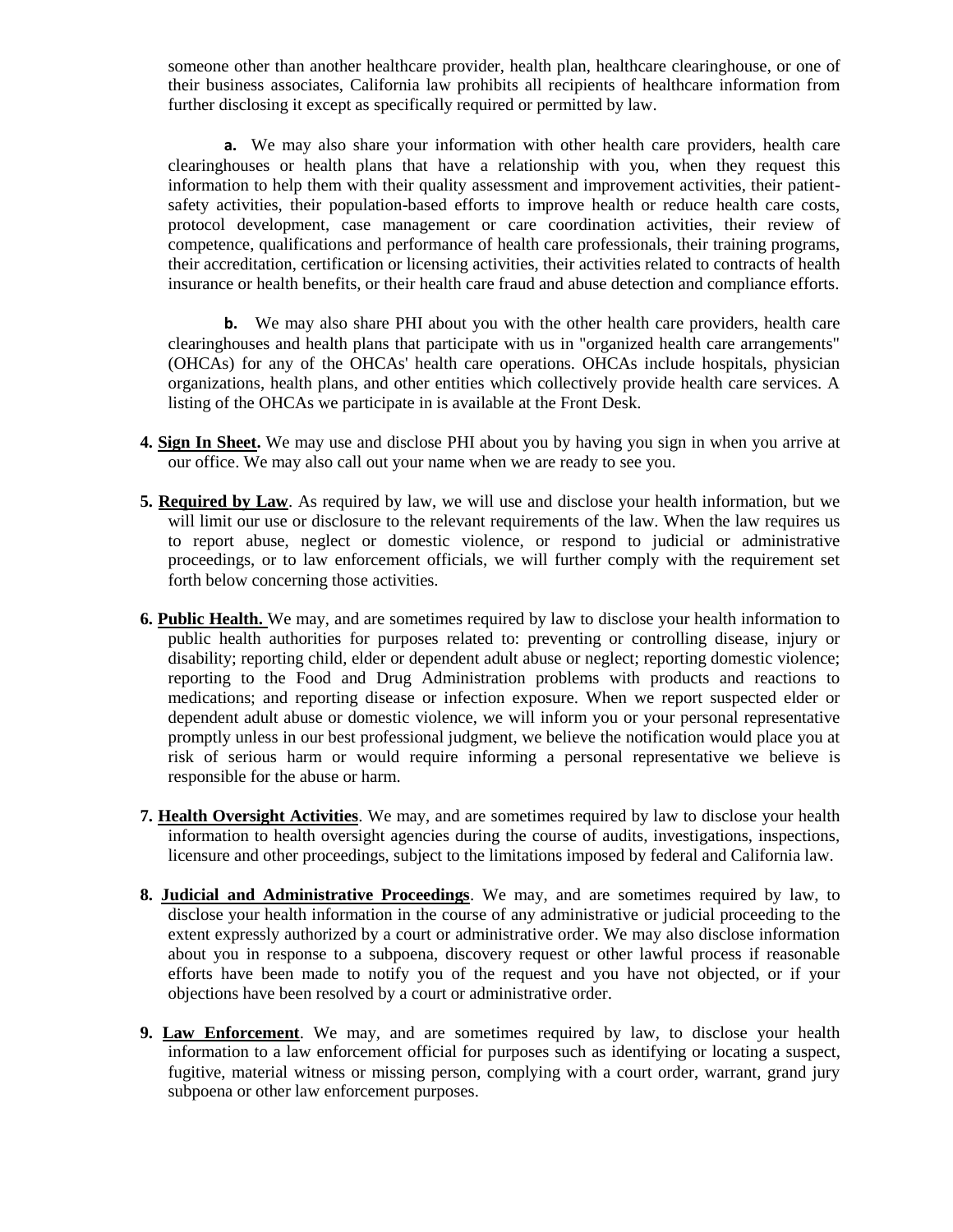- **10. Coroners**. We may, and are often required by law, to disclose your health information to coroners in connection with their investigations of deaths.
- **11. Organ or Tissue Donation**. We may disclose your health information to organizations involved in procuring, banking or transplanting organs and tissues.
- **12. Public Safety**. We may, and are sometimes required by law, to disclose your health information to appropriate persons in order to prevent or lessen a serious and imminent threat to the health or safety of a particular person or the general public.
- **13. Proof of Immunization**. We will disclose proof of immunization to a school where the law requires the school to have such information prior to admitting a student if you have agreed to the disclosure on behalf of yourself or your dependent.
- **14. Specialized Government Functions**. We may disclose your health information for military or national security purposes or to correctional institutions or law enforcement officers that have you in their lawful custody.
- **15. Worker's Compensation**. We may disclose your health information as necessary to comply with worker's compensation laws. For example, to the extent your care is covered by workers' compensation, we will make periodic reports to your employer about your condition. We are also required by law to report cases of occupational injury or occupational illness to the employer or workers' compensation insurer.
- **16. Change of Ownership**. In the event that this medical practice is sold or merged with another organization, your health information/record will become the property of the new owner, although you will maintain the right to request that copies of your health information be transferred to another physician or medical group.
- **17. Breach Notification**. In the case of a breach of unsecured protected health information, we will notify you as required by law. If you have provided us with a current email address, we may use email to communicate information related to the breach. In some circumstances our business associate may provide the notification. We may also provide notification by other methods as appropriate.
- **18. Psychotherapy Notes**. We will not use or disclose your psychotherapy notes without your prior written authorization except for the following: (1) your treatment, (2) for training our staff, students and other trainees, (3) to defend ourselves if you sue us or bring some other legal proceeding, (4) if the law requires us to disclose the information to you or the Secretary of HHS or for some other reason, (5) in response to health oversight activities concerning your psychotherapist, (6) to avert a serious threat to health or safety, or (7) to the coroner or medical examiner after you die. To the extent you revoke an authorization to use or disclose your psychotherapy notes, we will stop using or disclosing these notes.
- **19. Research**. We may disclose your health information to researchers conducting research with respect to which your written authorization is not required as approved by an Institutional Review Board or privacy board, in compliance with governing law.

#### **B. When This Medical Practice May Not Use or Disclose Your Health Information**

Except as described in this Notice of Privacy Practices, this medical practice will, consistent with its legal obligations, not use or disclose health information which identifies you without your written authorization. If you do authorize this medical practice to use or disclose your health information for another purpose, you may revoke your authorization in writing at any time.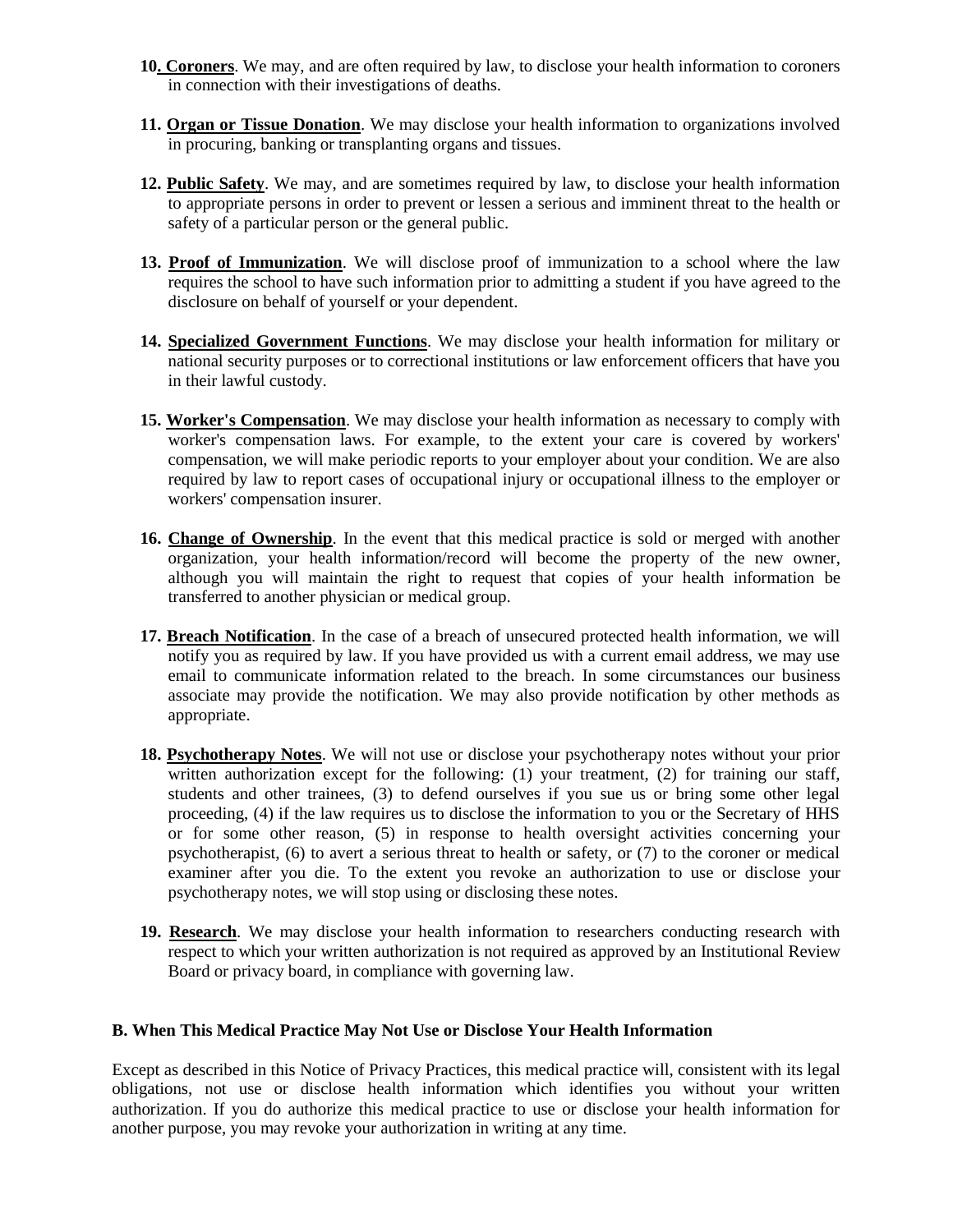## **C. Your Health Information Rights**

- **1. Right to Request Special Privacy Protections**. You have the right to request restrictions on certain uses and disclosures of your health information by a written request specifying what information you want to limit, and what limitations on our use or disclosure of that information you wish to have imposed. If you tell us not to disclose information to your commercial health plan concerning health care items or services for which you paid for in full out-of-pocket, we will abide by your request, unless we must disclose the information for treatment or legal reasons. We reserve the right to accept or reject any other request, and will notify you of our decision.
- **2. Right to Request Confidential Communications**. You have the right to request that you receive your health information in a specific way or at a specific location. For example, you may ask that we send information to a particular email account or to your work address. We will comply with all reasonable requests submitted in writing which specify how or where you wish to receive these communications.
- **3. Right to Inspect and Copy**. You have the right to inspect and copy your health information, with limited exceptions. To access your PHI, you must submit a written request detailing what information you want access to, whether you want to inspect it or get a copy of it, and if you want a copy, your preferred form and format. We will provide copies in your requested form and format if it is readily producible, or we will provide you with an alternative format you find acceptable, or if we can't agree and we maintain the record in an electronic format, your choice of a readable electronic or hardcopy format. We will also send a copy to another person you designate in writing. We will charge a reasonable fee which covers our costs for labor, supplies, postage, and if requested and agreed to in advance, the cost of preparing an explanation or summary, as allowed by federal and California law. We may deny your request under limited circumstances. If we deny your request to access your child's records or the records of an incapacitated adult you are representing because we believe allowing access would be reasonably likely to cause substantial harm to the patient, the guardian or legal representative will have a right to appeal our decision. If we deny your request to access your psychotherapy notes, you will have the right to have them transferred to another mental health professional.
- **4. Right to Amend or Supplement**. You have a right to request that we amend your health information that you believe is incorrect or incomplete. You must make a request to amend in writing, and include the reasons you believe the information is inaccurate or incomplete. We are not required to change your health information, and will provide you with information about this medical practice's denial and how you can disagree with the denial. We may deny your request if we do not have the information, if we did not create the information (unless the person or entity that created the information is no longer available to make the amendment), if you would not be permitted to inspect or copy the information at issue, or if the information is accurate and complete as is. If we deny your request, you may submit a written statement of your disagreement with that decision, and we may, in turn, prepare a written rebuttal. You also have the right to request that we add to your record a statement of up to 250 words concerning anything in the record you believe to be incomplete or incorrect. All information related to any request to amend or supplement will be maintained and disclosed in conjunction with any subsequent disclosure of the disputed information.
- **5. Right to an Accounting of Disclosures**. You have a right to receive an accounting of disclosures of your health information made by this medical practice, except that this medical practice does not have to account for the disclosures provided to you or pursuant to your written authorization, or as described in paragraphs 1 (treatment), 2 (payment), 3 (health care operations), 6 (notification and communication with family) and 18 (specialized government functions) of Section A of this Notice of Privacy Practices or disclosures for purposes of research or public